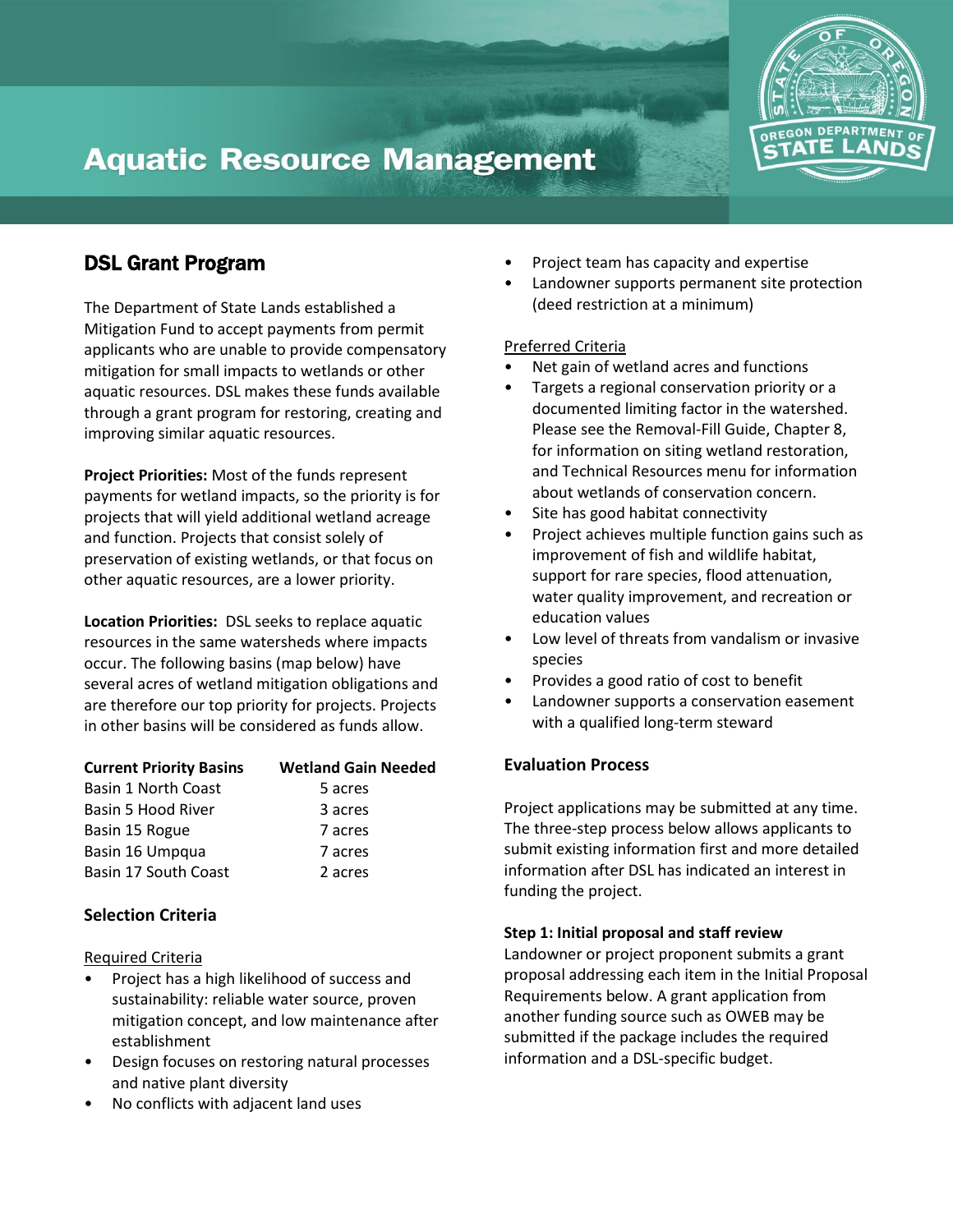

# **Aquatic Resource Management**

DSL staff will review the project proposal and may conduct a site visit to confirm that the project meets the selection criteria. Additional information may be requested. Staff will make an initial determination within 60 days whether the project appears to qualify for funding.

### **Step 2: (optional) Technical assistance grant to fully develop the project plan**

If additional technical information is required before a full funding commitment can be made, DSL may work with the project proponent to develop a preliminary grant agreement to cover these limited "pre-implementation" expenses. Examples may include a wetland delineation, wetland function assessment, archaeological clearance, Level 1 Environmental Site Assessment, and engineering and design.

### **Step 3: Implementation grant to construct and monitor the project**

If staff determines that the project is a strong candidate for funding, the applicant will be invited to develop a Project Plan. DSL staff may consult with other agencies or seek additional information to evaluate the plan. Funding decisions will be based on how well the project addresses the selection criteria. If approved, a grant agreement will specify the roles and responsibilities, the project budget, deliverables to be reimbursed, performance standards, monitoring methods, and reporting requirements.

## **Initial Proposal Requirements**

To apply for funds please submit the following information (1 through 10). The level of detail needed in the proposal will vary with the complexity of the project. There must be sufficient information to allow staff to determine if the project is likely to meet the selection criteria.

- 1. Contact information for applicant.
- 2. Project location, including a location map and legal description (T, R, S and tax lot).
- 3. Landowner contact information and documentation that the owner is willing to provide long-term protection of the project areas.
- 4. Anticipated arrangements for long-term management and stewardship.
- 5. A brief description of the proposal including existing site conditions and a conceptual plan for restoration, creation and/or enhancement of aquatic resources. Estimate acreage of existing wetland and post-project wetland areas. Include a labelled figure illustrating treatment areas. If the proposal includes preservation, describe the special qualities of the site and how they are threatened.
- 6. A brief description of the anticipated net gains in wetland functions and other resource benefits expected as a result of the work.
- 7. Expected timelines for project planning and implementation. Provide current status of other grant applications, if any.
- 8. A description of the capacity and expertise of the project team to implement the project and conduct monitoring. Include the qualifications and experience of staff, volunteers, partners and consultants.